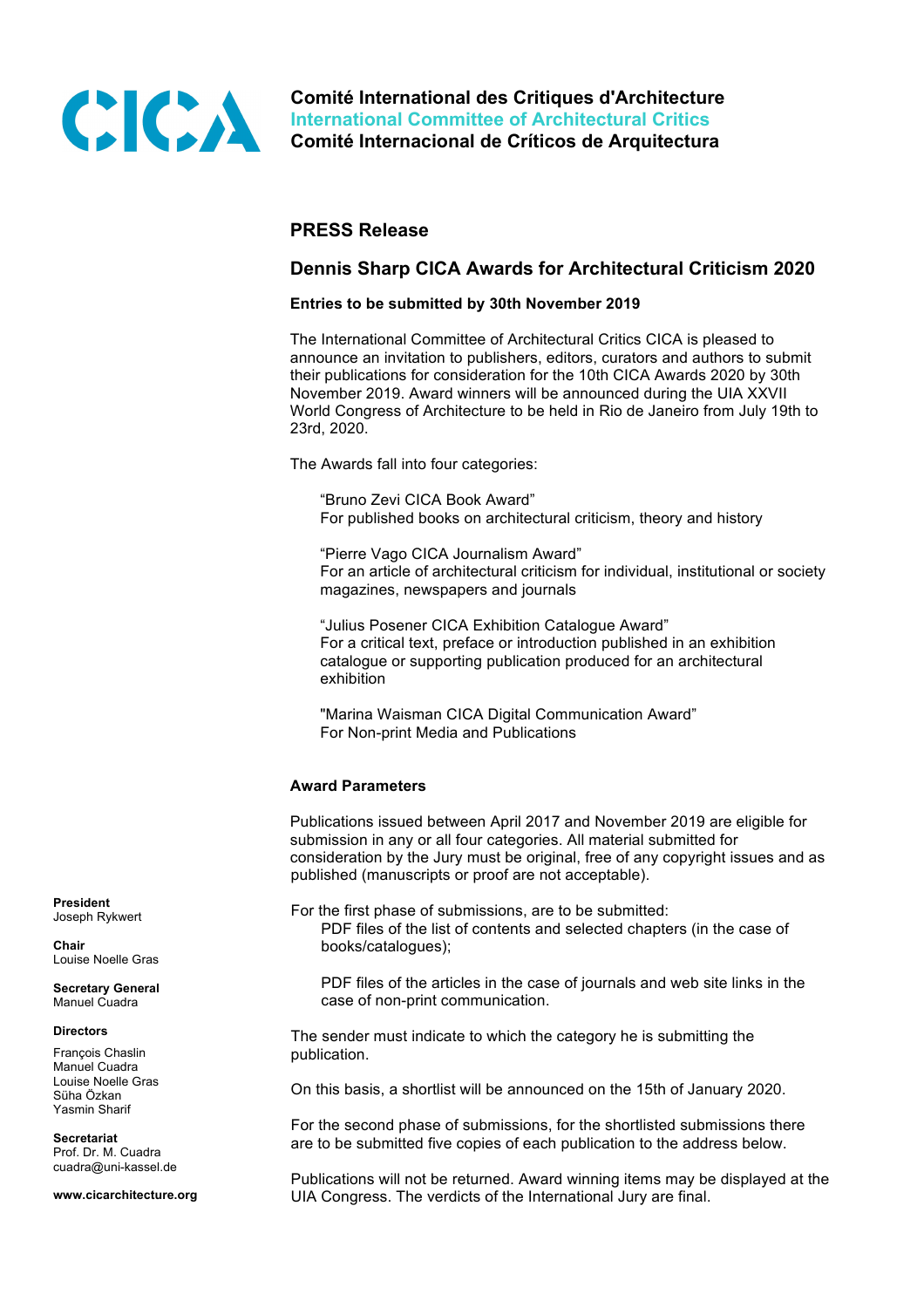### **Eligible media**

 Books, journals, catalogues and digital media and publications can be submitted by publishers, editors, curators and authors.

# **Address for Submissions**

 The five copies of all submissions should be sent or delivered at the publisher's or author's own expense by 15th February 2020 to:

Prof. Dr. Wilfried Wang O'Neil Ford Centennial Professor in Architecture The University of Texas at Austin School of Architecture 310 Inner Campus Drive, Stop B7500 Austin, TX 78712-1009 USA

 For further information contact: Prof. Dr. Wilfried Wang – wilfried.wang@utexas.edu

### **The Jury**

Karen Eicker South Africa Louise Noelle Gras Mexico Süha Özkan Turkey Xing Ruan China/Australia Joseph Rykwert United Kingdom

Wilfried Wang Germany/USA (Coordinator)

# **On CICA**

 The International Committee of Architectural Critics CICA has, since it was established in Mexico City in 1978, been closely associated with the World Congresses of the International Union of Architects. 2020 is no exception and a CICA session is being planned for the UIA Congress to be held in Rio de Janeiro.

 The inaugural meeting of CICA was held in the Joan Miró Foundation in July 1979 when Bruno Zevi (Rome) was elected the first CICA President with Pierre Vago (France), Dennis Sharp (UK) Julius Posener (Germany) and Jorge Glusberg (Argentina) as Directors.

 The current President is Joseph Rykwert and CICA Board Members are François Chaslin (France), Manuel Cuadra (Germany), Louise Noelle Gras (Mexico), Süha Özkan (Turkey) and Yasmin Shariff (UK).

 CICA has held critical sessions since, in Warsaw, Cairo, Brighton, Rome, Vienna, Sydney, Barcelona, Istanbul, Paris, New York, London, Gelsenkirchen, Beijing, Berlin, Rio, Buenos Aires, Kuwait, Vancouver, Torino, Tokyo, Durban and Seoul.